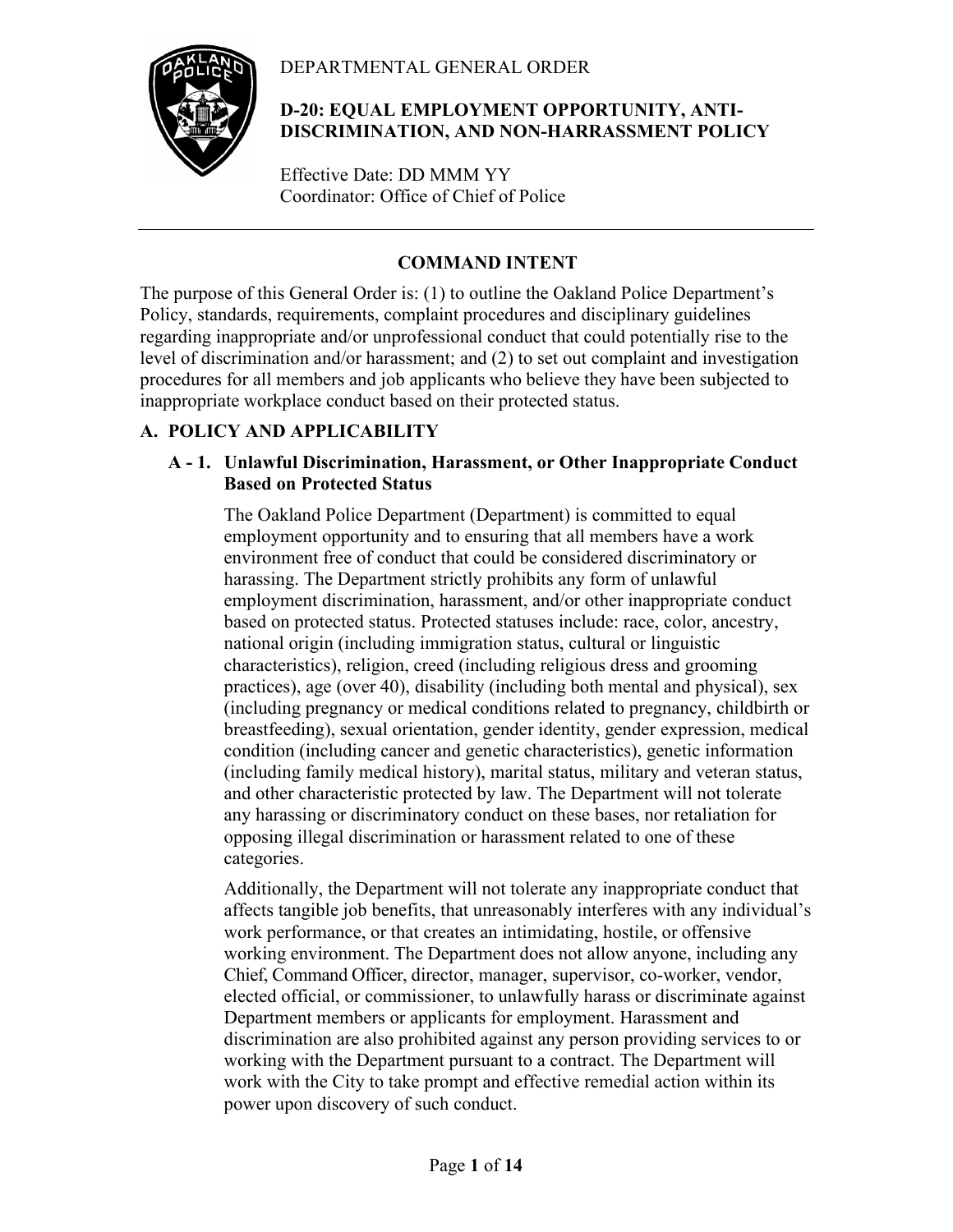## **A - 2. Prohibition of Discrimination or Harassment Based on Membership or Association with a Protected Group**

The Department prohibits discrimination and/or harassment based on a perception that a person has any of the characteristics described in A-1, or that the person is associated with a person who has, or is perceived to have, any of the listed characteristics. Harassment and/or discrimination based on these characteristics (whether actual, perceived or by association) is prohibited.

### **A - 3. Prohibition on Retaliation**

The Department prohibits retaliation against anyone who has expressed a good faith concern about unlawful discrimination or harassment or who has filed a complaint or participated in an investigation of any such complaint. The Department will not tolerate retaliatory conduct on these bases.

## **B. POLICY APPLICABILITY**

### **B - 1. Who the Policy Covers**

This Policy applies to all full-time Department members (both sworn and professional staff), part-time employees, temporary employees, and job applicants. The Policy also applies to any person providing services to or working with the Department pursuant to a contract. For the purpose of this Policy only, the term "members" also includes unpaid interns and volunteers including explorers and annuitants.

## **B - 2. Where the Policy Applies**

This Policy applies to all Department and City locations, as well as to all employer-sponsored activities, such as training, social, or other events. This Policy also applies to non-City locations (including locations where no employer-sponsored activity is taking place) and off-duty conduct if a reasonable connection or impact to the workplace can be shown. For example, a Department member sending a racist email from home to another Department member violates this Policy. Such conduct does not fall outside of the Policy just because both members were not on-duty.

#### **B - 3. What the Policy Covers**

The Policy covers all terms and conditions of employment, including but not limited to: recruitment, hiring, promotion, termination, discipline, layoff, recall, transfer, leaves of absence, position / classification, training, compensation and benefits.

The Policy covers communications sent on personal devices. For example, a Department member sending harassing text messages to another Department member violates the Policy even if the messages were sent and received on personal devices.

This Policy prohibits not only unlawful harassment, but also any conduct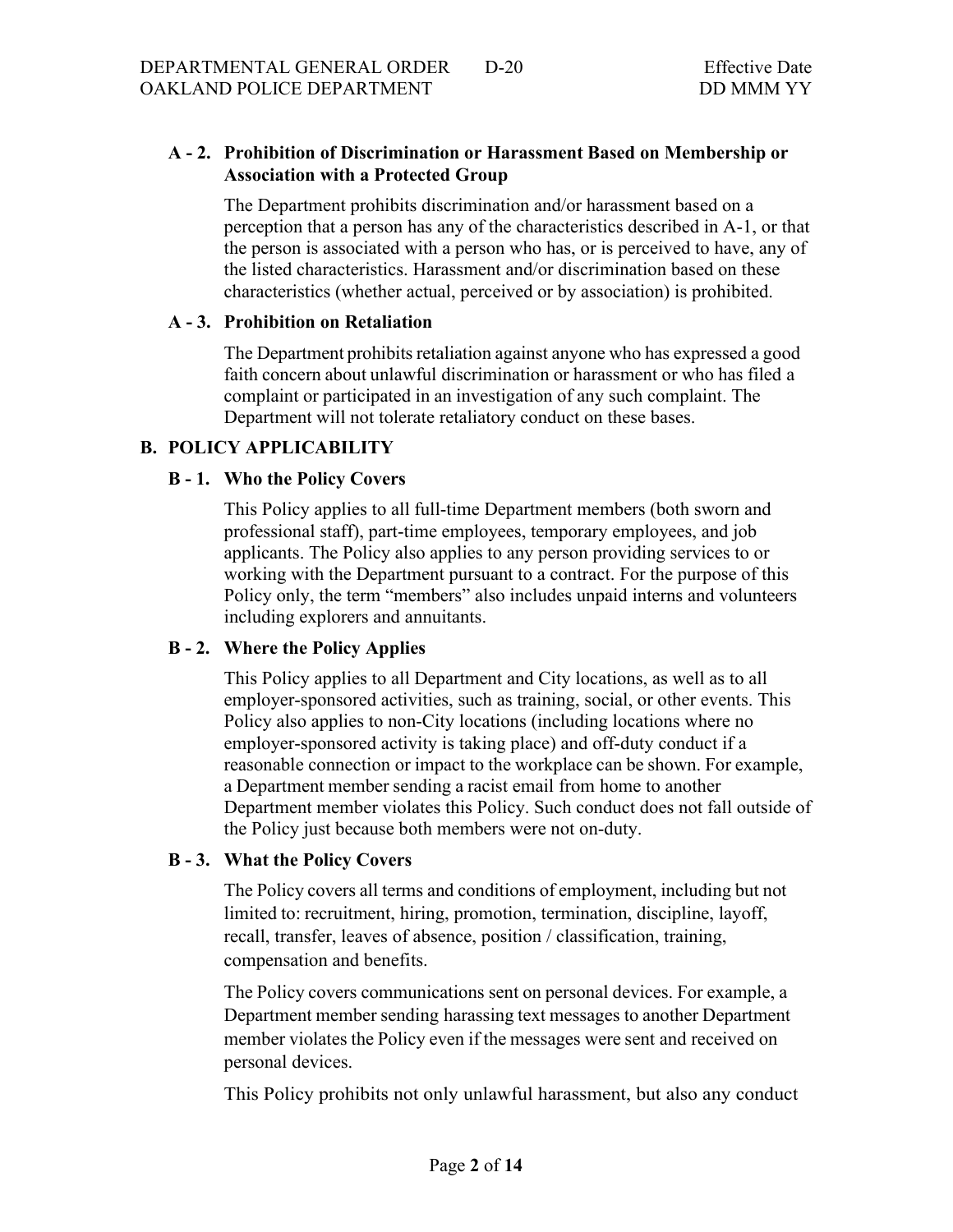that is unprofessional, disrespectful or inappropriate based on a protected status or characteristic, whether or not it rises to the level of legally prohibited harassment and whether or not the conduct is directed to a person in a protected category. **For example**, making racist statements to a group of members who are not members of that race still violates the Policy. It is the Department's goal to prevent the occurrence of harassing activity and to stop harassing conduct when it occurs and before it becomes a violation of law. This Policy therefore prohibits activities based on protected status that are inappropriate whether or not they are sufficiently severe, persistent, or pervasive to constitute unlawful harassment.

Additionally, the Department wishes to note that inappropriate behavior is workplace harassment only when it is based on membership in a protected category (e.g., race, sex/gender, etc.). For example, even though members may be offended when a supervisor, commander, or manager yells at them, yelling itself is not workplace harassment unless the yelling can be linked to a protected status (e.g., yelling racist names, only yelling at women, etc.). While such behavior may not violate this Policy, as it is not based on a protected characteristic, it is the responsibility of all Department members to behave in a professional and respectful manner pursuant to the Department's Manual of Rules.

This Policy will be interpreted in a manner that is consistent with federal and state laws regarding harassment, such as Title VII of the Civil Rights Act of 1964, California's Fair Employment and Housing Act, and the Americans with Disabilities Act. A determination as to whether a violation of this Policy has occurred will be evaluated on a case by case basis with consideration for the context and circumstances of the alleged conduct.

#### **DEFINITIONS AND APPLICATIONS**

### **C. HARASSING CONDUCT**

### **C - 1. Definition**

Prohibited behavior may include, but is not limited to: verbal, visual, physical, or any other type of conduct that denigrates, demeans, or shows hostility or aversion towards a member because of their membership in a protected group. Prohibited behavior also includes conduct directed towards a protected class. For example, saying, "That's gay," is prohibited behavior under the Policy, even if the phrase is not directed to a member of a protected class.

#### **C - 2. Examples:**

**Physical conduct:** Unwanted touching, gesturing, leering, prolonged staring, assault, violence, impeding or blocking movement, or any physical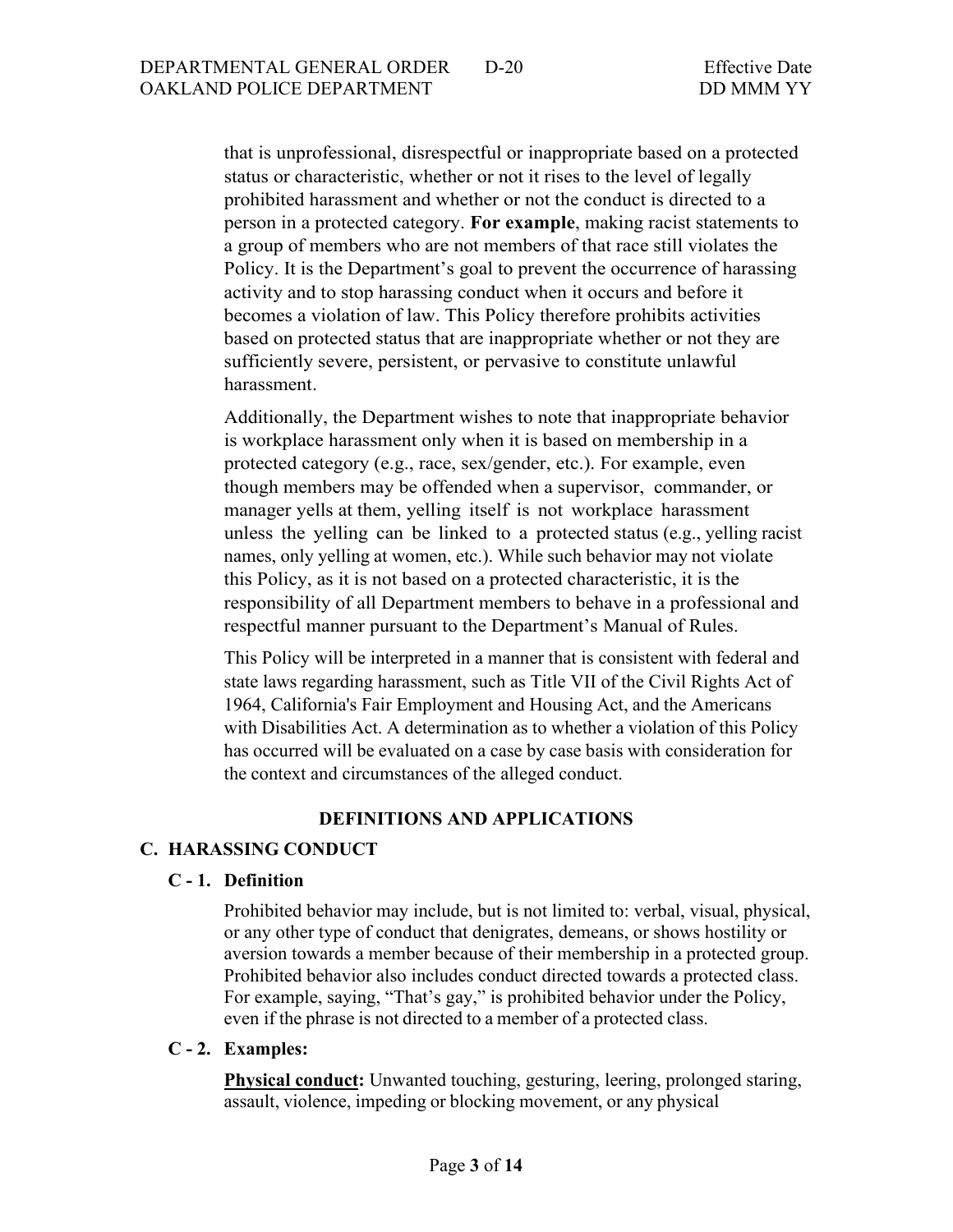interference with normal work or movement, as well as defacement of a person's property.

**Verbal conduct:** Epithets, slurs, derogatory or demeaning comments, even if not directed at a specific person or persons, innuendos, jokes or ridicule, hostile or more severe treatment based on a person's protected characteristic or status, threats of violence, or comments indicating stereotyping.

**Visual conduct:** Obscene, derogatory or demeaning posters, photos, text messages, cartoons, e-mail, screen savers, social media postings, or drawings.

**Audio Conduct**: Playing music with sexually degrading, racially or ethnically offensive or derogatory lyrics, for example, songs that include graphic references to certain parts of human anatomy or descriptions of various types of sexual conduct. Songs that involve hostile or abusive slang terms for members of certain genders, races or religions, including the "Nword" or "B-word."

Playing radio talk shows or other forms of media that have similar offensive or degrading content is also prohibited.

**Other conduct:** Hostility, harsh or less favorable treatment, or selection of assignments based on a person's protected status.

Making harassing telephone calls to a coworker, or sending harassing correspondence to any individual based on a person's protected status, by any means, including but not limited to: public or private mail, interoffice mail, facsimile, email, intranet or internet websites, social media, directmessaging applications, or text messaging.

Posting, sharing, or uploading or downloading harassing, discriminatory, retaliatory, or other protected status-based content in any form, by any means, including but not limited to: public or private mail, interoffice mail, facsimile, email, intranet or internet websites, social media, direct messaging applications, or text messaging.

#### **D. SEXUAL AND GENDER-BASED DISCRIMINATION OR HARASSMENT**

#### **D - 1. Definition and Examples**

The Department incorporates in this Policy the Equal Employment Opportunity Commission's definitions of "sexual harassment" as they have been interpreted and supplemented by federal and state case law:

**Prohibited Conduct:** Unwelcome sexual advances, or visual, verbal, physical or other conduct of a sexual or gender-based nature, or which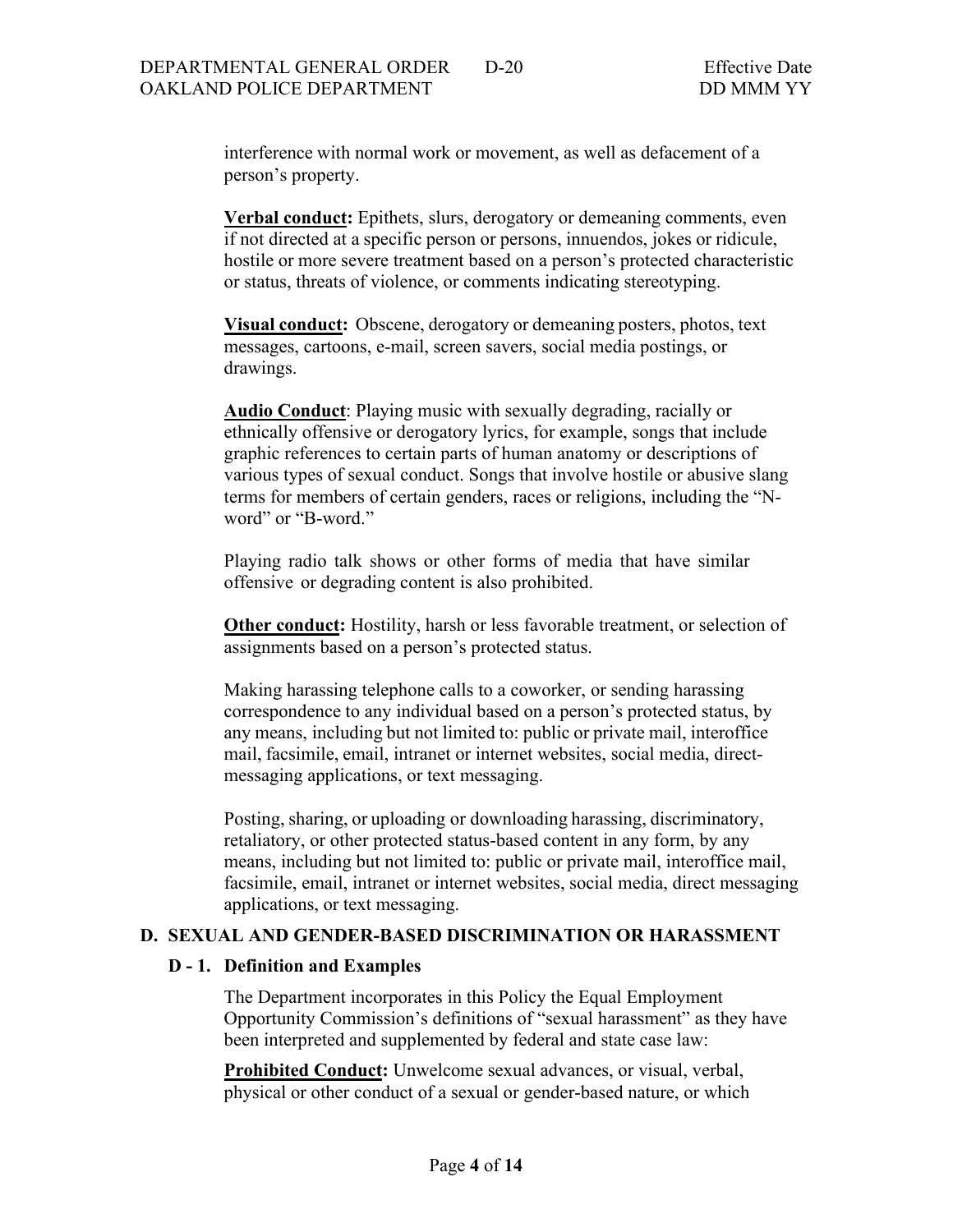creates an intimidating, hostile or offensive work environment, or which substantially interferes with any individual's work performance based on gender.

**Quid Pro Quo Harassment:** Unwelcome sexual advances, requests for sexual favors, and/or other verbal or physical conduct of a sexual nature that is made a term or condition of any individual's employment.

**Unlawful Sexual Favoritism:** A member in a work group who is not involved in a sexual relationship with a supervisor is denied employment opportunities by a supervisor who grants greater opportunities to a member who is involved in a sexual relationship with that supervisor.

**Examples:** Prohibited conduct based on sex or gender includes, but is not limited to:

- 1. Any display of sexually explicit pictures, greeting cards, articles, books, images, photos, art, cartoons, e-mails, text messages, calendars, screen savers, social media postings or other similar material;
- 2. Comments or displays of greeting cards, articles, books, images, photos, art, cartoons, emails, text messages, calendars, screen saver, social media postings or other similar material reflecting gender-based stereotypes;
- 3. Harsh or less favorable treatment based on gender;
- 4. Off-color language or jokes of a sexual nature. These jokes need not be directed to a member of a protected class. For example, making a sexually charged joke regarding women when no women are present is prohibited behavior pursuant to this Policy;
- 5. Sexual flirtation, touching or leering;
- 6. Sexually suggestive comments, propositions or advances;
- 7. Intrusive questions regarding another person's intimate relationships, dating, or sex life;
- 8. Slurs and other verbal, graphic or physical conduct relating to any individual's gender;
- 9. Sexually suggestive physical conduct such as pelvic thrusts, lip licking, kissing or sucking noises, groping one's own body, and other such gestures;
- 10. Making harassing telephone calls to a coworker, or sending harassing correspondence to any individual by any means including, but not limited to, public or private mail, interoffice mail, facsimile, email, through social media websites, direct-messaging websites or applications or text messaging based on sex or gender;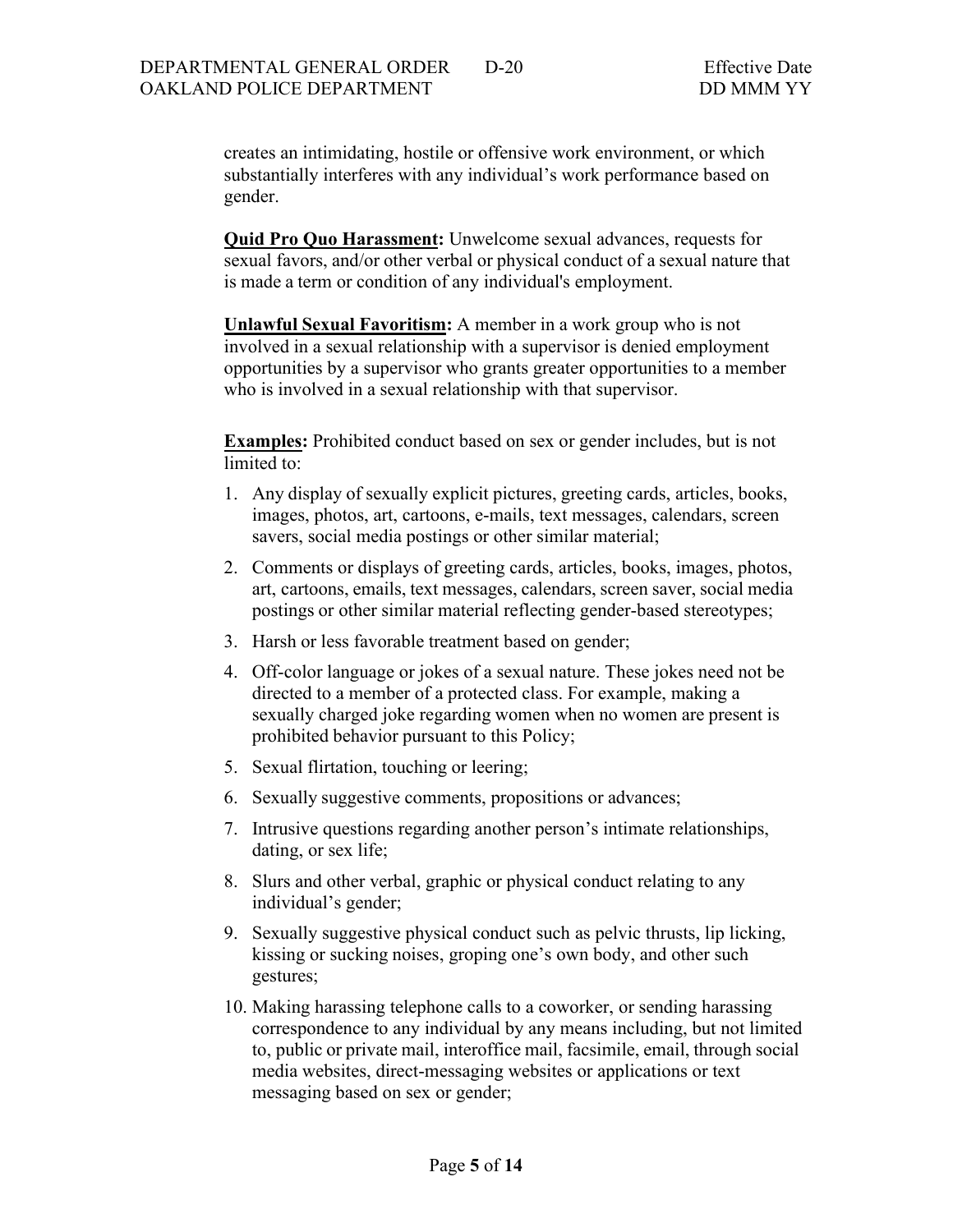11. Posting, sending, uploading or downloading harassing or discriminatory content based on sex or gender, in any form, via public or private mail, facsimile, interoffice mail, email, intranet or internet websites, social media, direct messaging applications, or text messaging.

## **E. RACE, NATIONAL ORIGIN, COLOR, AND ANCESTRY DISCRIMINATION OR HARASSMENT**

### **E - 1. Definition and Examples**

**Prohibited Conduct:** Harassment based on race, ethnicity, color, national origin, or ancestry includes, but is not limited to: threats, physical conduct, pranks, vandalism, jokes, slurs, ridicule, verbal, graphic, or written materials, or hostility or less favorable treatment directed at a member because of their actual or perceived race,color, ancestry or national origin.

**Examples:** Inappropriate conduct based on race, color, ethnicity, ancestry or national origin includes, but is not limited to:

- 1. Assault, impeding or blocking movement, or any physical interference with normal work or movement because of race, color, national origin, ancestry, or ethnicity;
- 2. Defacement of a person's property, derogatory or demeaning posters, cartoons, emails, text messages, screen savers, drawings or other similar materials depicting racial or ethnic stereotypes;
- 3. Derogatory or demeaning racial or national origin-based comments even if not directed at a specific person or persons, including stereotyping or mimicry based on race, color, ancestry, immigration status or national origin;
- 4. Jokes or ridicule directed to a specific person or persons about their race, color, national origin or ethnicity, including demeaning comments or stereotyping concerning ancestry, ethnic food or customs, attire, appearance or other ethnic, tribal affiliation, cultural or linguistic characteristics, or national origin-based characteristics;
- 5. Racial or national origin-based epithets or slurs, or threats of deportation;
- 6. Threats of, or actual, violence based on race, color, national origin, ethnicity or immigration status.
- 7. Making harassing telephone calls to a coworker, or sending harassing correspondence to any individual by any means including, but not limited to, public or private mail, on social media accounts, direct-messaging websites and/or forums, interoffice mail, facsimile, email or text messaging because of race, color, national origin or ethnicity;
- 8. Posting, sending, uploading or downloading discriminatory or harassing content based on race, color, national origin or ethnicity, in any form, via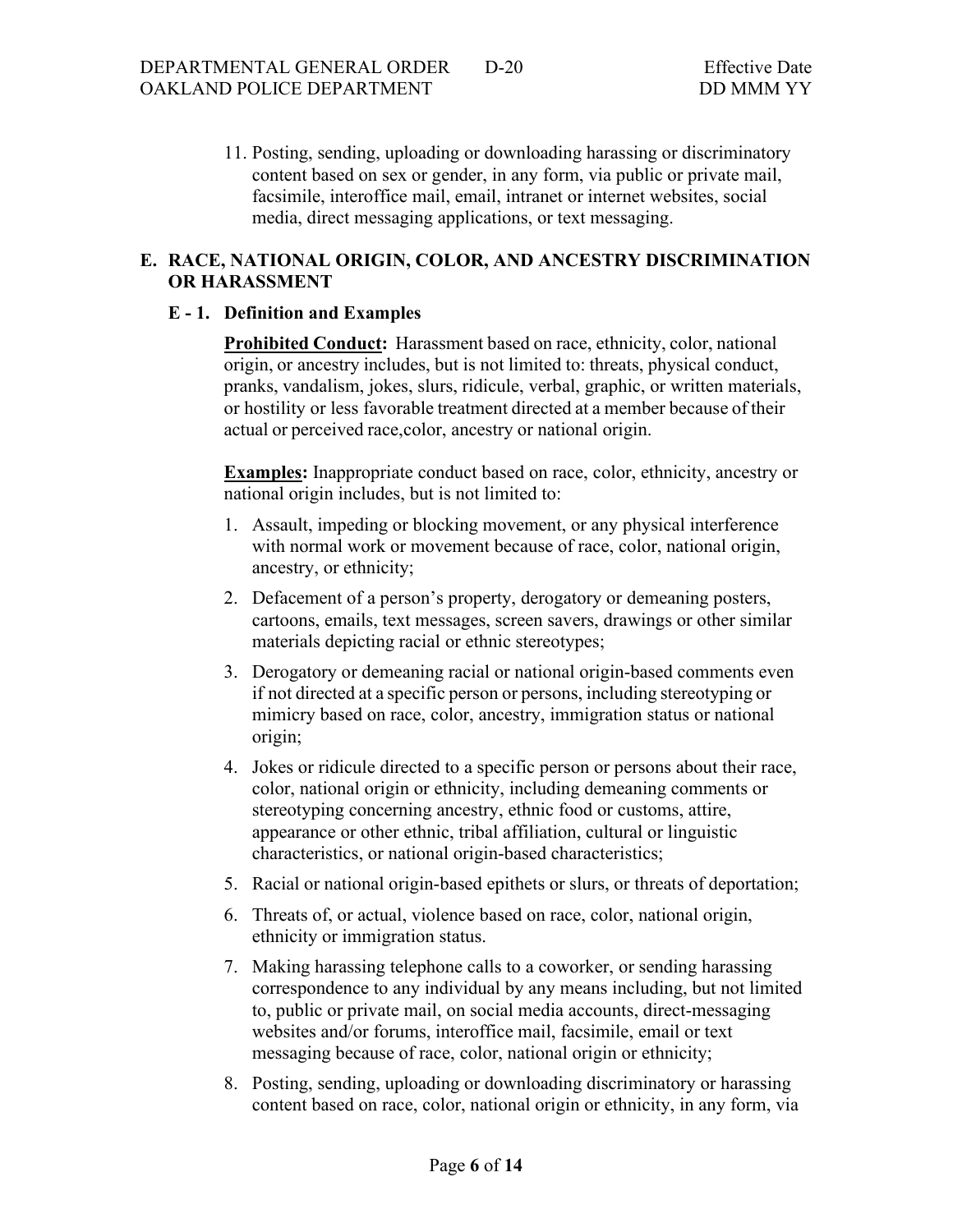public or private mail, facsimile, interoffice mail, email, intranet or internet websites, social media, direct messaging applications, or text messaging.

9. Harassing or discriminatory treatment based on hair texture and protective hairstyles. Protective hairstyles include, but are not limited to, afros, braids, locks, and twists.

### **F. PHYSICAL AND/OR MENTAL DISABILITY DISCRIMINATION AND DISABILITY-BASED HARASSMENT**

#### **F - 1. Definition and Examples**

The Department incorporates into this Policy the definition of disability found in state and federal laws. The Department prohibits disability-based discrimination and harassment.

**Prohibited Conduct:** Verbal, physical, visual or other harassing conduct described above, or more severe or less favorable treatment based on disability. Additional examples include, but are not limited to: comments, expressions of resentment, jokes, slurs, visual displays, behavior that derides the abilities of any individual with a disability or portrays any individual with a disability as someone to be disdained or feared, mimicry or attempts to imitate any individual's disability, comments or other conduct evidencing stereotyping of individuals with disabilities.

**Examples**: Inappropriate conduct or harassment based on disability-based discrimination includes, but is not limited to: derogatory or demeaning comments, epithets or slurs, mimicry or gestures, visual displays, comments or conduct evidencing stereotyping based on disability, comments implying a lack of ability because of a disability, comments that denigrate or disparage on the basis of disability, contempt, condemnation, laughter, hostility or disgust at a person's disability or perceived disability.

Inappropriate conduct or harassment also includes making harassing telephone calls to a coworker, or sending harassing correspondence to any individual by any means including, but not limited to, public or private mail, on social media accounts, direct-messaging websites and/or forums, interoffice mail, facsimile, email or text messaging because of physical or mental disability or posting, sending, uploading or downloading discriminatory or harassing content based on physical or mental disability, in any form, via public or private mail, facsimile, interoffice mail, email, intranet or internet websites, social media, direct messaging applications, or text messaging.

Members who are qualified individuals with disabilities protected by the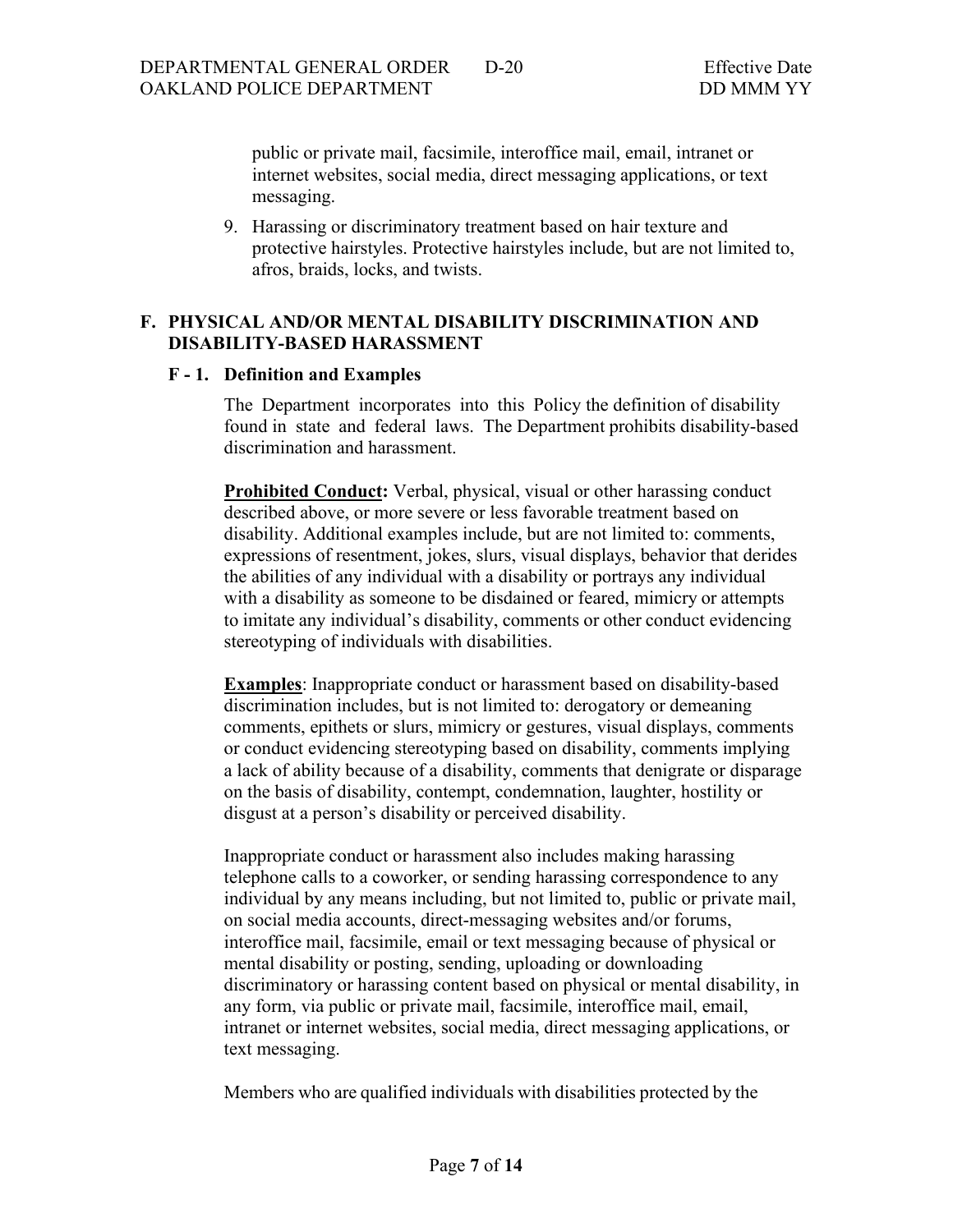California Fair Employment and Housing Act and/or the Americans with Disabilities Act are entitled to reasonable accommodation for their disabilities. For information regarding the City's Interactive Process "IAP" and requests for Reasonable Accommodation under the ADA/FEHA, see Administrative Instruction 139, *Procedures for Complying with Employment Aspects of the ADA/FEHA*.

The complaint procedure for persons reporting allegations of discrimination/ harassment based on disability are the same as that for reporting other forms of prohibited discrimination/harassment.

### **G. DISCRIMINATION AND/OR HARASSMENT BASED ON SEXUAL ORIENTATION**

#### **G - 1. Definitions and Examples**

**Prohibited Conduct:** Verbal, physical, visual or other harassing conduct described above, including but not limited to: threats, assaults, pranks, vandalism, jokes, slurs; verbal, graphic, or written materials; hostility or less favorable treatment directed at a member because of their sexual orientation or perceived sexual orientation.

**Examples**: Inappropriate conduct or harassment based on sexual orientation includes, but is not limited to: derogatory or demeaning comments, epithets or slurs, mimicry or gestures, visual displays, comments or conduct evidencing stereotyping based on sexual orientation, comments implying a lack of masculinity or femininity or stereotypically appropriate male or female behavior, comments that denigrate or disparage on the basis of sexual orientation, contempt, condemnation, hostility or disgust at a person's sexual orientation or openness regarding sexual orientation.

Inappropriate conduct or harassment also includes making harassing telephone calls to a coworker, or sending harassing correspondence to any individual by any means including, but not limited to, public or private mail, on social media accounts, direct-messaging websites and/or forums, interoffice mail, facsimile, email or text messaging because of sexual orientation or posting, sending, uploading or downloading discriminatory or harassing content based on sexual orientation, in any form, via public or private mail, facsimile, interoffice mail, email, intranet or internet websites, social media, direct messaging applications, or text messaging.

### **H. DISCRIMINATION AND/OR HARASSMENT BASED ON GENDER IDENTITY OR EXPRESSION**

#### **H - 1. Definition and Examples**

**Prohibited Conduct:** Verbal, physical, visual or other harassing conduct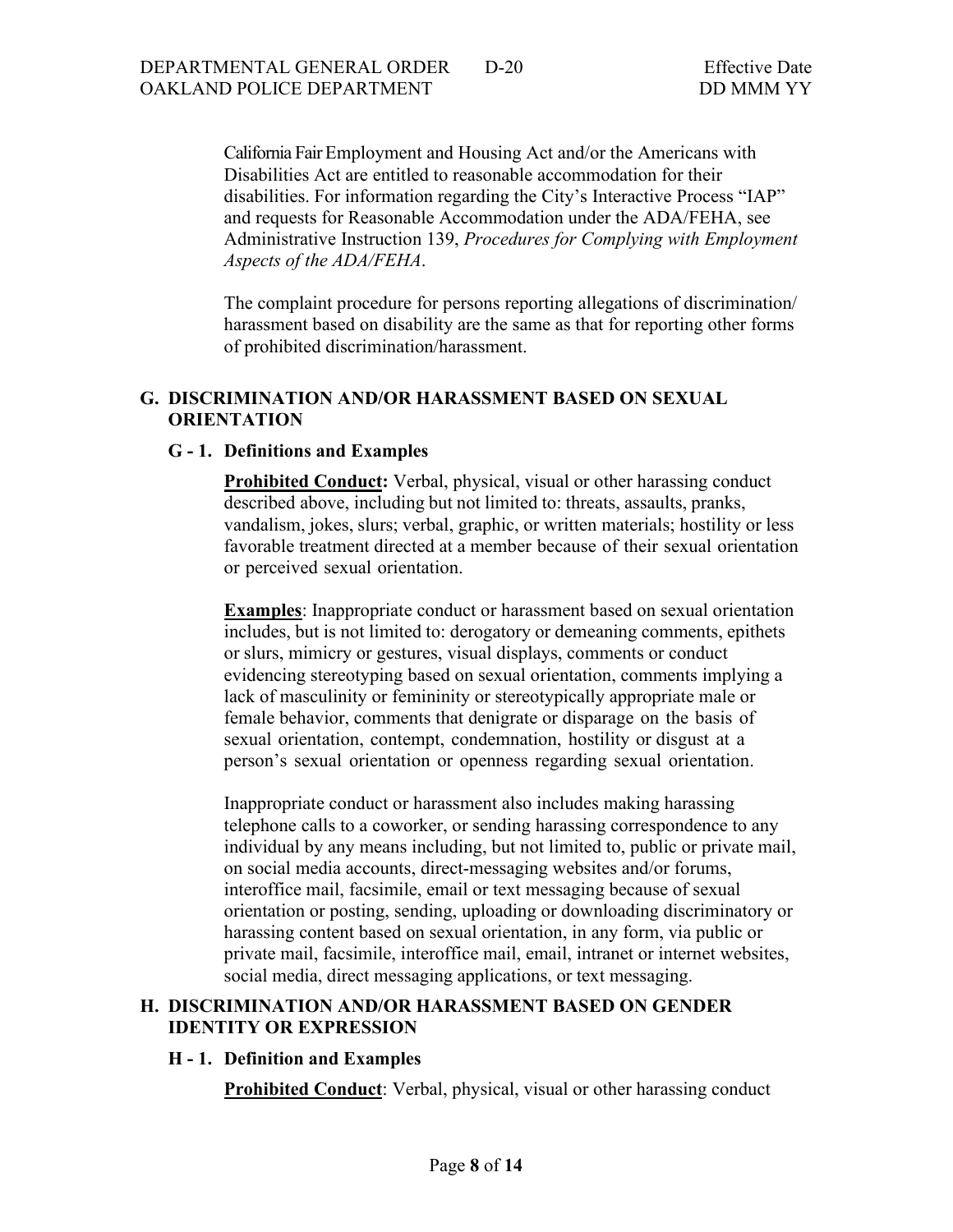described above, including but not limited to: threats, assaults, pranks, vandalism, jokes, slurs; verbal, graphic or written materials; hostility or less favorable treatment directed at a member because of their transgender status or actual or perceived gender identity.

**Examples:** Inappropriate conduct or harassment based on transgender status or actual or perceived gender identity includes, but is not limited to: derogatory or demeaning comments; epithets or slurs; mimicry or gestures; intentionally using names or pronouns a person does not identify with; comments, visual displays, or conduct evidencing stereotyping based on a person's transgender status or actual or perceived gender identity; comments implying a lack of masculinity or femininity or of stereotypically appropriate male or female behavior or dress; comments that denigrate or disparage on the basis of transgender status or actual or perceived gender identity; contempt, condemnation, hostility or disgust at a person's transgender status or actual or perceived gender identity or openness regarding transgender status or gender identity.

Inappropriate conduct or harassment also includes making harassing telephone calls to a coworker, or sending harassing correspondence to any individual by any means including, but not limited to, public or private mail, on social media accounts, direct-messaging websites and/or forums, interoffice mail, facsimile, email or text messaging because of gender identity or expression or posting, sending, uploading or downloading discriminatory or harassing content based on gender identity or expression, in any form, via public or private mail, facsimile, interoffice mail, email, intranet or internet websites, social media, direct messaging applications, or text messaging.

Pursuant to state law, individuals who identify as transgender have the right to use a restroom or locker room that corresponds with the individual's gender identity, regardless of the individual's assigned sex at birth.

### **I. DISCRIMINATION AND/OR HARASSMENT BASED ON RELIGION**

### **I - 1. Definition and Examples**

**Prohibited Conduct:** Verbal, physical, visual or other harassing conduct described above, including but not limited to: threats, assaults, pranks, vandalism, jokes, slurs; verbal, graphic or written materials; hostility or less favorable treatment directed at a member because of their religious beliefs or practices, or lack of religion or religious beliefs.

**Examples:** Inappropriate conduct or harassment based on religion includes, but is not limited to: derogatory or demeaning comments; epithets, slurs or gestures; comments, visual displays, or conduct implying the superiority of one religion over another; hostility or less favorable treatment based on a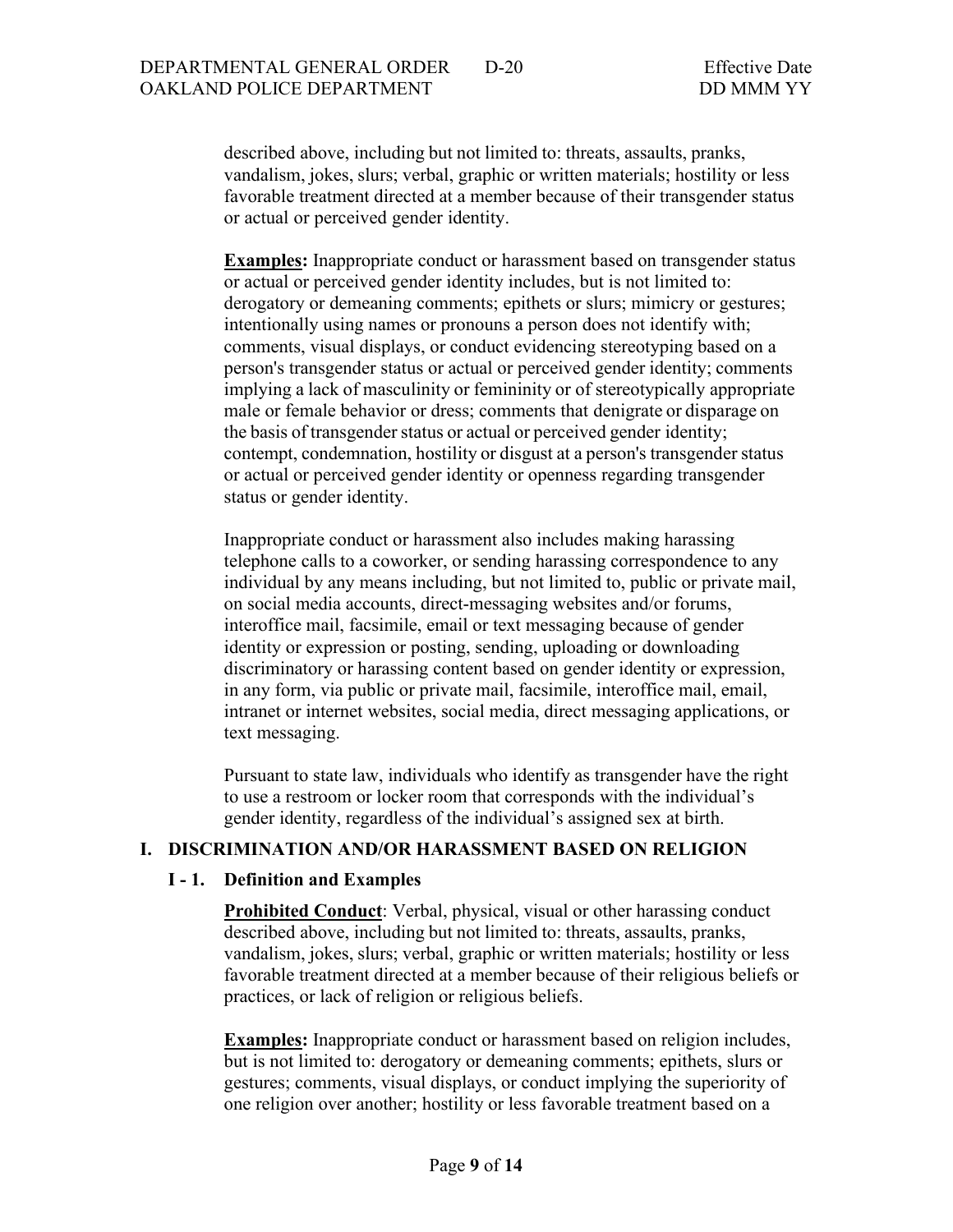member's religion or religious beliefs or lack thereof; stereotyping based on religion, religious practices, religious beliefs, or lack thereof; unwanted invitations to participate in religious activities or practices.

Inappropriate conduct or harassment also includes making harassing telephone calls to a coworker, or sending harassing correspondence to any individual by any means including, but not limited to, public or private mail, on social media accounts, direct-messaging websites and/or forums, interoffice mail, facsimile, email or text messaging because of religion or posting, sending, uploading or downloading discriminatory or harassing content based on religion, in any form, via public or private mail, facsimile, interoffice mail, email, intranet or internet websites, social media, direct messaging applications, or text messaging.

Members have a right to reasonable accommodation of religious observance, practice and belief that does not constitute an undue burden on the Department.

#### **J. DISCRIMINATION AND/OR HARASSMENT BASED ON AGE**

### **J - 1. Definitions and Examples**

**Prohibited Conduct:** Verbal, physical, visual or other harassing conduct described above, including but not limited to: threats, assaults, pranks, vandalism, jokes, slurs; verbal, graphic or written materials; hostility or less favorable treatment directed at a member because of their being at least 40 years of age or older.

**Examples:** Inappropriate conduct or harassment based on age includes, but is not limited to: derogatory or demeaning comments, epithets, slurs, jokes, ridicule or gestures; comments, visual displays, treatment or conduct implying inferiority or inability based on age; hostility or less favorable treatment based on any individual's age; and stereotyping based on age.

Inappropriate conduct or harassment also includes making harassing telephone calls to a coworker, or sending harassing correspondence to any individual by any means including, but not limited to, public or private mail, on social media accounts, direct-messaging websites and/or forums, interoffice mail, facsimile, email or text messaging because of age over 40 or posting, sending, uploading or downloading discriminatory or harassing content based on age over 40, in any form, via public or private mail, facsimile, interoffice mail, email, intranet or internet websites, social media, direct messaging applications, or text messaging.

### **K. DISCRIMINATION AND/OR HARASSMENT BASED ON MEDICAL CONDITION**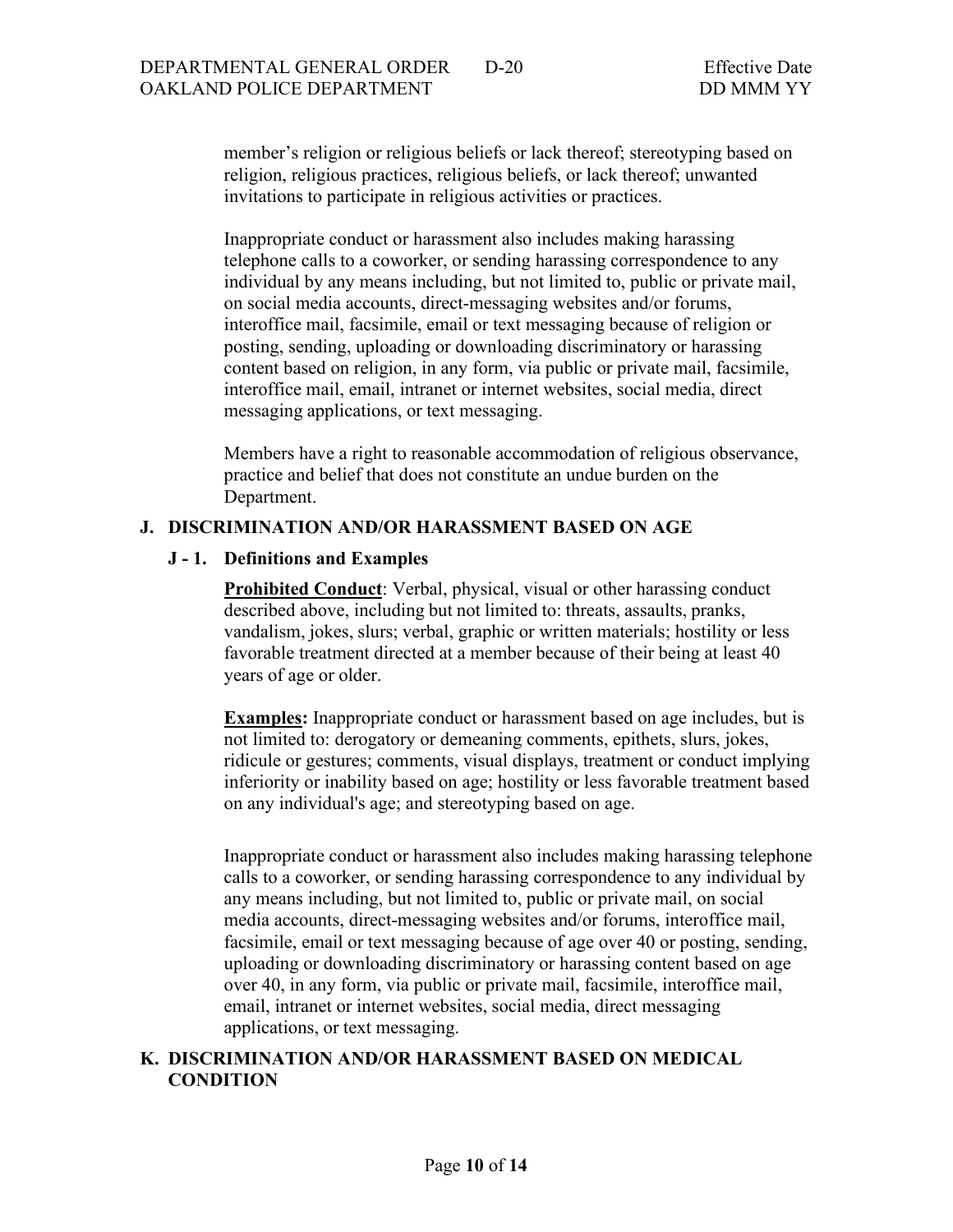## **K - 1. Definition and Examples**

**Prohibited Conduct**: Verbal, physical, visual or other harassing conduct described above, including but not limited to: threats, assaults, pranks, vandalism, jokes, slurs; or verbal, graphic or written materials directed at a member because of their medical condition. Discrimination and/or harassment based on medical condition includes, but is not limited to, harassment because of a health impairment related to or associated with a medical condition such as cancer, HIV/AIDS, or gender dysphoria.

**Examples:** Inappropriate conduct or harassment based on medical condition includes, but is not limited to, derogatory or demeaning comments, epithets, slurs, jokes, ridicule or gestures; comments, visual displays, treatment or conduct implying inferiority or inability based on medical condition; hostility or less favorable treatment based on any individual's medical condition, stereotyping and negative comments about any individual taking job-protected medical leave.

Inappropriate conduct or harassment also includes making harassing telephone calls to a coworker, or sending harassing correspondence to any individual by any means including, but not limited to, public or private mail, on social media accounts, direct-messaging websites and/or forums, interoffice mail, facsimile, email or text messaging because of medical conditions or posting, sending, uploading or downloading discriminatory or harassing content based on medical conditions, in any form, via public or private mail, facsimile, interoffice mail, email, intranet or internet websites, social media, direct messaging applications, or text messaging.

Disclosing medical-related information outside a need-to-know basis, or gossiping about a member's medical condition is also prohibited.

### **L. DISCRIMINATION AND/OR HARASSMENT BASED ON MARITAL STATUS OR PREGNANCY**

#### **L - 1. Definition and Examples**

**Prohibited Conduct**: Verbal, physical, visual or other harassing conduct described above, including but not limited to: threats, assaults, pranks, vandalism, jokes, slurs; or verbal, graphic or written materials directed at any individual or individuals because of their marital status and/or pregnancy.

**Examples**: Inappropriate conduct or harassment based on marital status and/or pregnancy includes, but is not limited to: derogatory or demeaning comments, epithets, slurs, jokes, ridicule or gestures; comments, treatment or conduct related to any individual's marital status, pregnancy, childbirth or medical conditions and/or use of medical leave related to pregnancy or childbirth; or unfavorable treatment on such bases.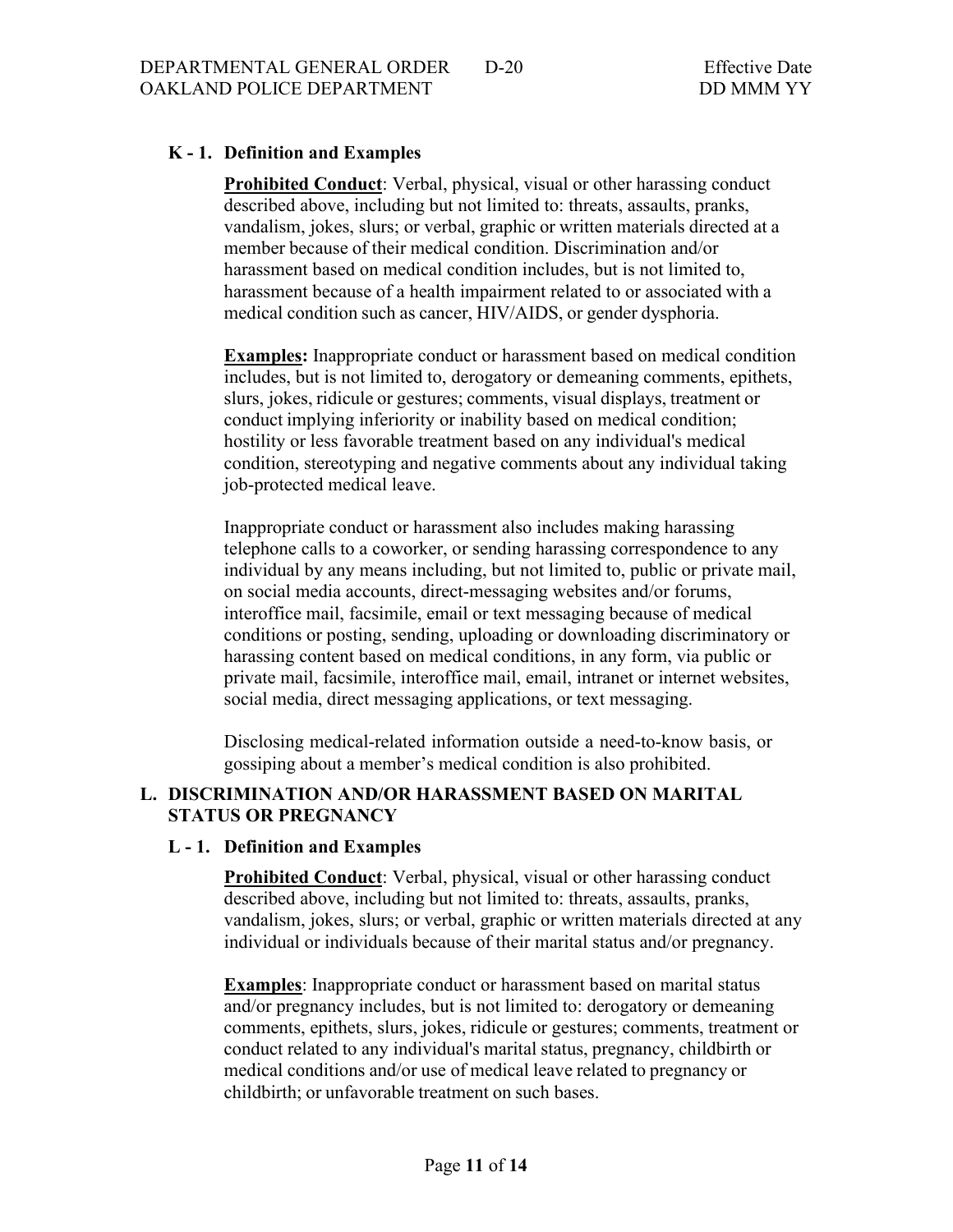Inappropriate conduct or harassment also includes making harassing telephone calls to a coworker, or sending harassing correspondence to any individual by any means including, but not limited to, public or private mail, on social media accounts, direct-messaging websites and/or forums, interoffice mail, facsimile, email or text messaging because of marital status or pregnancy or posting, sending, uploading or downloading discriminatory or harassing content based on marital status or pregnancy, in any form, via public or private mail, facsimile, interoffice mail, email, intranet or internet websites, social media, direct messaging applications, or text messaging.

### **M. DISCRIMINATION AND/OR HARASSMENT BASED ON MILITARY OR VETERAN STATUS**

#### **M - 1. Definition and Examples**

**Prohibited Conduct:** Verbal, physical, visual or other harassing conduct described above, including but not limited to: threats, assaults, pranks, vandalism, jokes, slurs; or verbal, graphic or written materials directed at any individual or individuals because of their service or former service in any branch of the armed services and/or National Guard.

**Examples**: Inappropriate conduct or harassment based on military/veteran status includes, but is not limited to: derogatory or demeaning comments, epithets, slurs, jokes, ridicule or gestures, comments, treatment or conduct relating to any individual's military or veteran status.

Inappropriate conduct or harassment also includes making harassing telephone calls to a coworker, or sending harassing correspondence to any individual by any means including, but not limited to, public or private mail, on social media accounts, direct-messaging websites and/or forums, interoffice mail, facsimile, email or text messaging because of military or veteran status or posting, sending, uploading or downloading discriminatory or harassing content based on military or veteran status, in any form, via public or private mail, facsimile, interoffice mail, email, intranet or internet websites, social media, direct messaging applications, or text messaging.

#### **N. CONFIDENTIALITY**

#### **N - 1. Limitation on Dissemination of Information**

The Department cannot guarantee absolute confidentiality with respect to complaints and/or investigations. Dissemination of information will be limited to those individuals who must be contacted in order to fulfill the Department and City's obligations to investigate and resolve the complaint.

#### **N - 2. Confidentiality Requirements**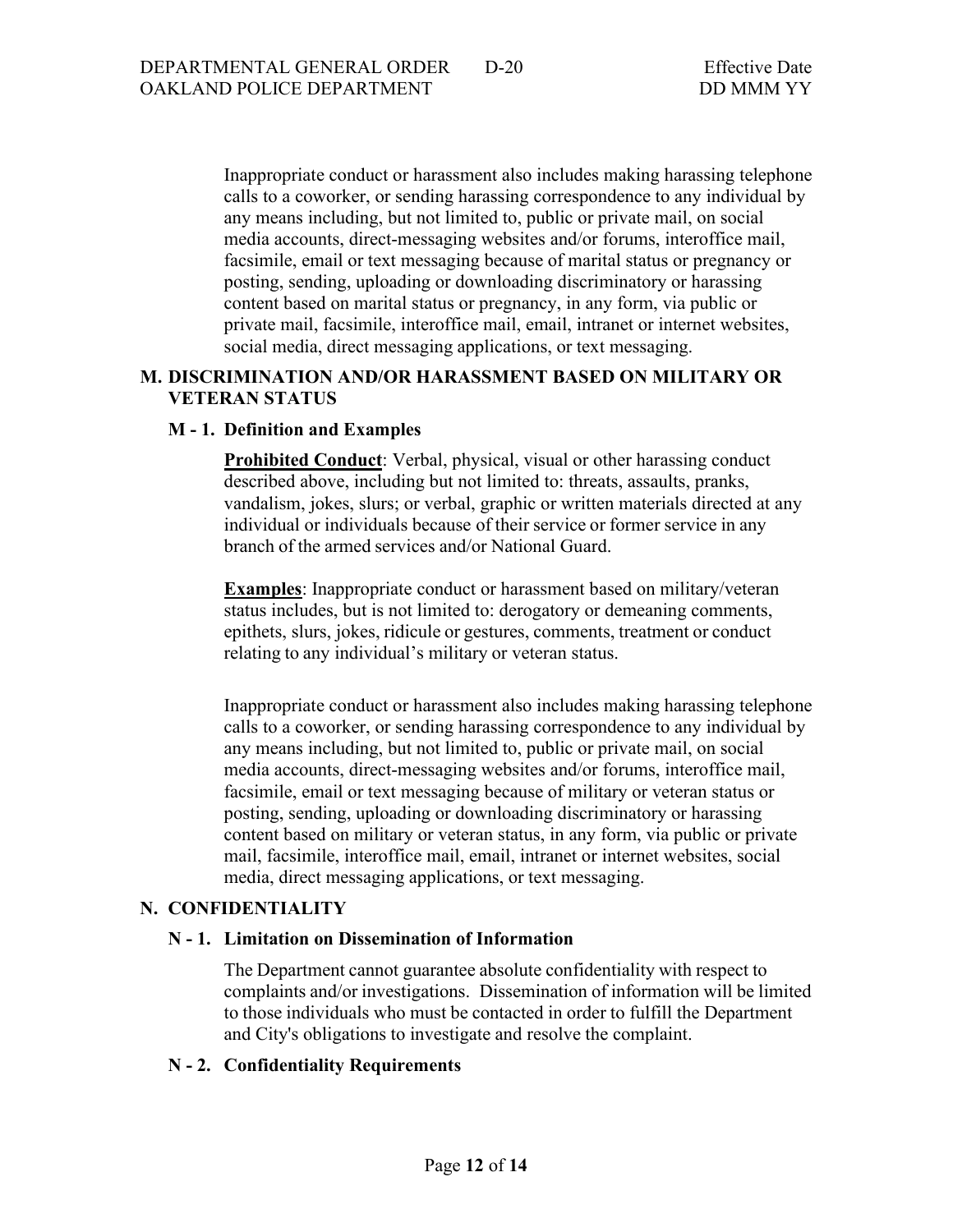To the extent allowable by law, the Department requires that all involved parties maintain confidentiality regarding the existence of complaints made and investigations conducted under this Policy.

### **O. RETALIATION**

### **O - 1. Definition**

Retaliation is defined as any adverse action, including but not limited to denial of promotion, denial of preferred assignment, discharge, discipline, demotion, transfer or reassignment of a member, based on their expressed concern about unlawful or against-policy discrimination or harassment or for having filed a complaint or participated in a discrimination or harassment investigation.

#### **O - 2. Prohibition Against Retaliation**

The Department strictly prohibits any retaliation against a member who has filed a complaint of discrimination, harassment or retaliation based on a protected status, or has participated in an investigation or proceeding related to such a complaint. The Department also strictly prohibits retaliation against a member who has opposed any practice or conduct that violates this Policy.

#### **P. COMPLAINT AND REPORTING PROCEDURE**

#### **P - 1. Oakland Police Department Complaint and Reporting**

Any member who believes they have experienced or witnessed conduct that may violate this Policy shall also report the conduct to the Department's Internal Affairs Division per the procedures set up in [General Order M-03.](https://public.powerdms.com/OAKLAND/documents/1266222) This includes:

- 1. If the member or job applicant reasonably believes they were subject to conduct which violates this policy;
- 2. If the member or job applicant reasonably believes they have been treated in an unlawful, discriminatory, or retaliatory manner; or
- 3. If the member or job applicant witnesses, observes, or otherwise becomes aware of conduct by Department members that may violate this policy.

#### **P - 2. City of Oakland Complaint and Reporting**

It is the responsibility of any member or job applicant who believes they have experienced or witnessed conduct that may violate this Policy to report the conduct promptly. This includes:

- 1. If the member or job applicant reasonably believes they were subject to conduct which violates this policy;
- 2. If the member or job applicant reasonably believes they have been treated in an unlawful, discriminatory, or retaliatory manner; or
- 3. If the member or job applicant witnesses, observes, or otherwise becomes aware of conduct by Department members that may violate this policy.